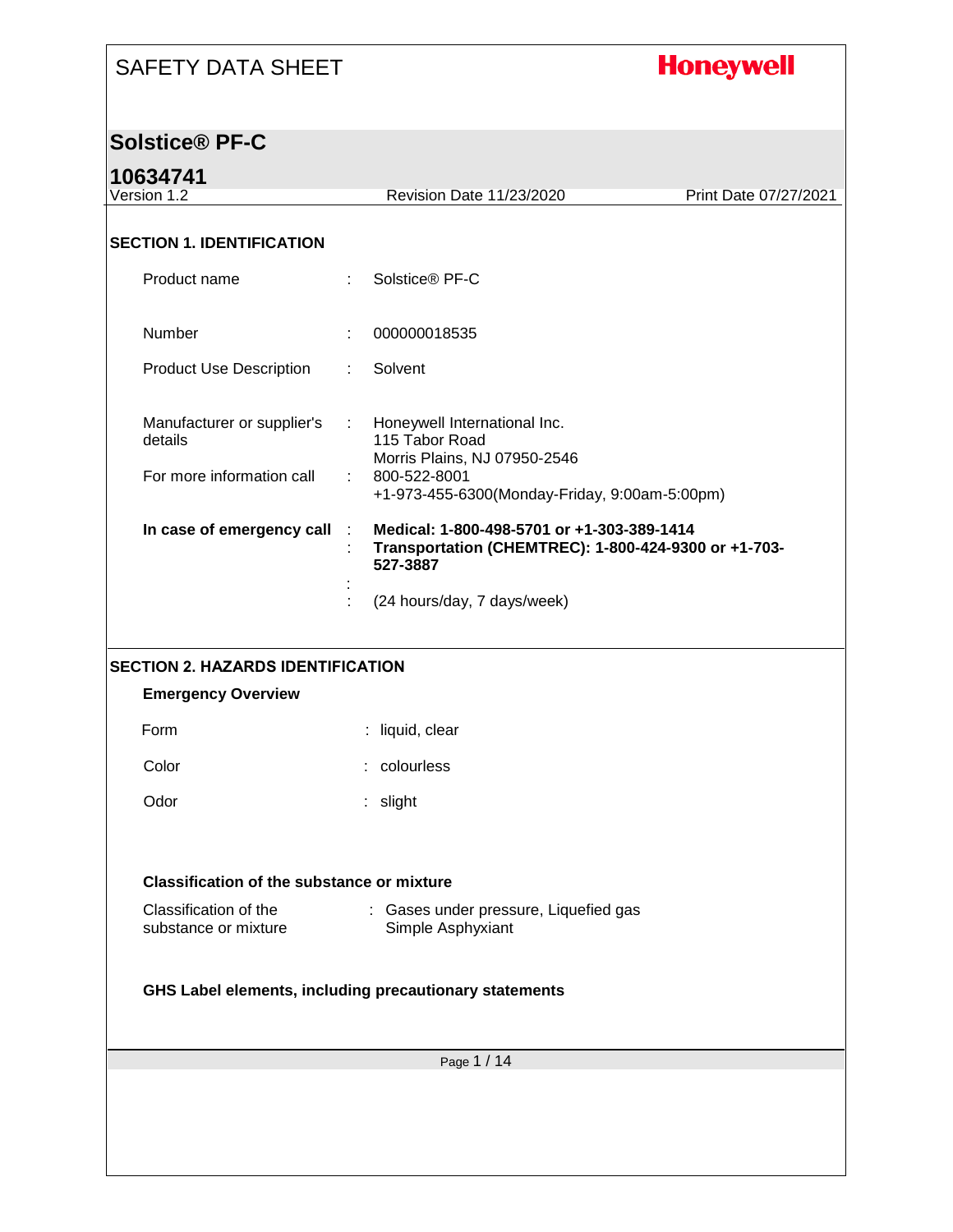| <b>SAFETY DATA SHEET</b>                                                                                                                                                                                                                 |                                                                                                                                                                                                       |                        | <b>Honeywell</b>                                                 |
|------------------------------------------------------------------------------------------------------------------------------------------------------------------------------------------------------------------------------------------|-------------------------------------------------------------------------------------------------------------------------------------------------------------------------------------------------------|------------------------|------------------------------------------------------------------|
| <b>Solstice® PF-C</b>                                                                                                                                                                                                                    |                                                                                                                                                                                                       |                        |                                                                  |
| 10634741                                                                                                                                                                                                                                 |                                                                                                                                                                                                       |                        |                                                                  |
| Version 1.2                                                                                                                                                                                                                              | Revision Date 11/23/2020                                                                                                                                                                              |                        | Print Date 07/27/2021                                            |
| Symbol(s)                                                                                                                                                                                                                                |                                                                                                                                                                                                       |                        |                                                                  |
| Signal word                                                                                                                                                                                                                              | : Warning                                                                                                                                                                                             |                        |                                                                  |
| <b>Hazard statements</b>                                                                                                                                                                                                                 | : Contains gas under pressure; may explode if heated.<br>May displace oxygen and cause rapid suffocation.                                                                                             |                        |                                                                  |
| Precautionary statements                                                                                                                                                                                                                 | : Prevention:<br>Use personal protective equipment as required.                                                                                                                                       |                        |                                                                  |
|                                                                                                                                                                                                                                          | Storage:<br>Protect from sunlight. Store in a well-ventilated place.                                                                                                                                  |                        |                                                                  |
| Carcinogenicity<br>No component of this product present at levels greater than or equal to 0.1% is identified as a known<br>or anticipated carcinogen by NTP, IARC, or OSHA.<br><b>SECTION 3. COMPOSITION/INFORMATION ON INGREDIENTS</b> |                                                                                                                                                                                                       |                        |                                                                  |
| Chemical nature                                                                                                                                                                                                                          | Substance                                                                                                                                                                                             |                        |                                                                  |
|                                                                                                                                                                                                                                          |                                                                                                                                                                                                       |                        |                                                                  |
| Chemical name<br>trans-1-Chloro-3,3,3-trifluoropropene                                                                                                                                                                                   |                                                                                                                                                                                                       | CAS-No.<br>102687-65-0 | Concentration<br>>99.00 %                                        |
| <b>SECTION 4. FIRST AID MEASURES</b>                                                                                                                                                                                                     |                                                                                                                                                                                                       |                        |                                                                  |
| Inhalation                                                                                                                                                                                                                               | Remove to fresh air. If not breathing, give artificial respiration.<br>If breathing is difficult, give oxygen. Use oxygen as required,<br>provided a qualified operator is present. Call a physician. |                        |                                                                  |
| Skin contact                                                                                                                                                                                                                             | After contact with skin, wash immediately with plenty of water.<br>clothing immediately. Wash contaminated clothing before re-<br>use.                                                                |                        | If symptoms persist, call a physician. Take off all contaminated |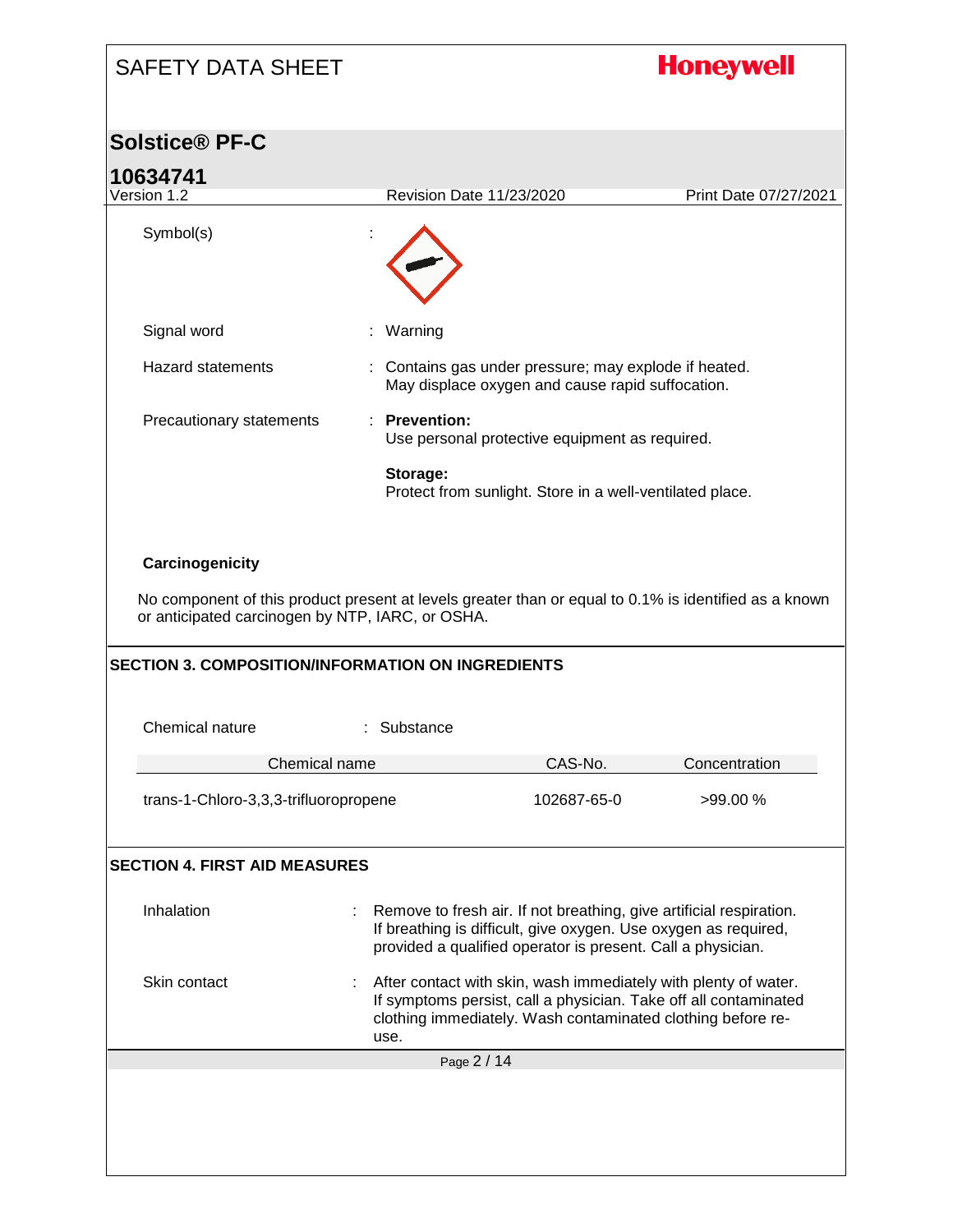## **Honeywell**

### **Solstice® PF-C**

| Version 1.2                                                                                   | Revision Date 11/23/2020                                                                                                                                                                                                                                                                                                                                                                                                                                                                                                                                                                                                                                                                                                   | Print Date 07/27/2021 |
|-----------------------------------------------------------------------------------------------|----------------------------------------------------------------------------------------------------------------------------------------------------------------------------------------------------------------------------------------------------------------------------------------------------------------------------------------------------------------------------------------------------------------------------------------------------------------------------------------------------------------------------------------------------------------------------------------------------------------------------------------------------------------------------------------------------------------------------|-----------------------|
| Eye contact                                                                                   | Rinse immediately with plenty of water, also under the eyelids,<br>for at least 15 minutes. Call a physician if irritation develops or<br>persists.                                                                                                                                                                                                                                                                                                                                                                                                                                                                                                                                                                        |                       |
| Ingestion                                                                                     | If victim is fully conscious, give a cupful of water. Do not induce<br>vomiting without medical advice. Never give anything by mouth<br>to an unconscious person. Call a physician immediately.                                                                                                                                                                                                                                                                                                                                                                                                                                                                                                                            |                       |
| Notes to physician                                                                            |                                                                                                                                                                                                                                                                                                                                                                                                                                                                                                                                                                                                                                                                                                                            |                       |
| Indication of immediate<br>medical attention and<br>special treatment needed, if<br>necessary | Treat symptomatically.                                                                                                                                                                                                                                                                                                                                                                                                                                                                                                                                                                                                                                                                                                     |                       |
| <b>SECTION 5. FIREFIGHTING MEASURES</b>                                                       |                                                                                                                                                                                                                                                                                                                                                                                                                                                                                                                                                                                                                                                                                                                            |                       |
| Suitable extinguishing media                                                                  | : The product is not flammable.<br>Use extinguishing measures that are appropriate to local<br>circumstances and the surrounding environment.<br>Water spray<br>Carbon dioxide (CO2)<br>Dry chemical                                                                                                                                                                                                                                                                                                                                                                                                                                                                                                                       |                       |
|                                                                                               | Foam                                                                                                                                                                                                                                                                                                                                                                                                                                                                                                                                                                                                                                                                                                                       |                       |
| Specific hazards during<br>firefighting                                                       | This product is not flammable at ambient temperatures and<br>atmospheric pressure.<br>However, this material can ignite when mixed with air under<br>pressure and exposed to strong ignition sources.<br>Container may rupture on heating.<br>Cool closed containers exposed to fire with water spray.<br>Do not allow run-off from fire fighting to enter drains or water<br>courses.<br>Vapours are heavier than air and can cause suffocation by<br>reducing oxygen available for breathing.<br>Exposure to decomposition products may be a hazard to<br>health.<br>Fire may cause evolution of:<br>Hydrogen fluoride<br>Gaseous hydrogen chloride (HCI).<br>Carbon oxides<br>Halogenated compounds<br>Carbonyl halides |                       |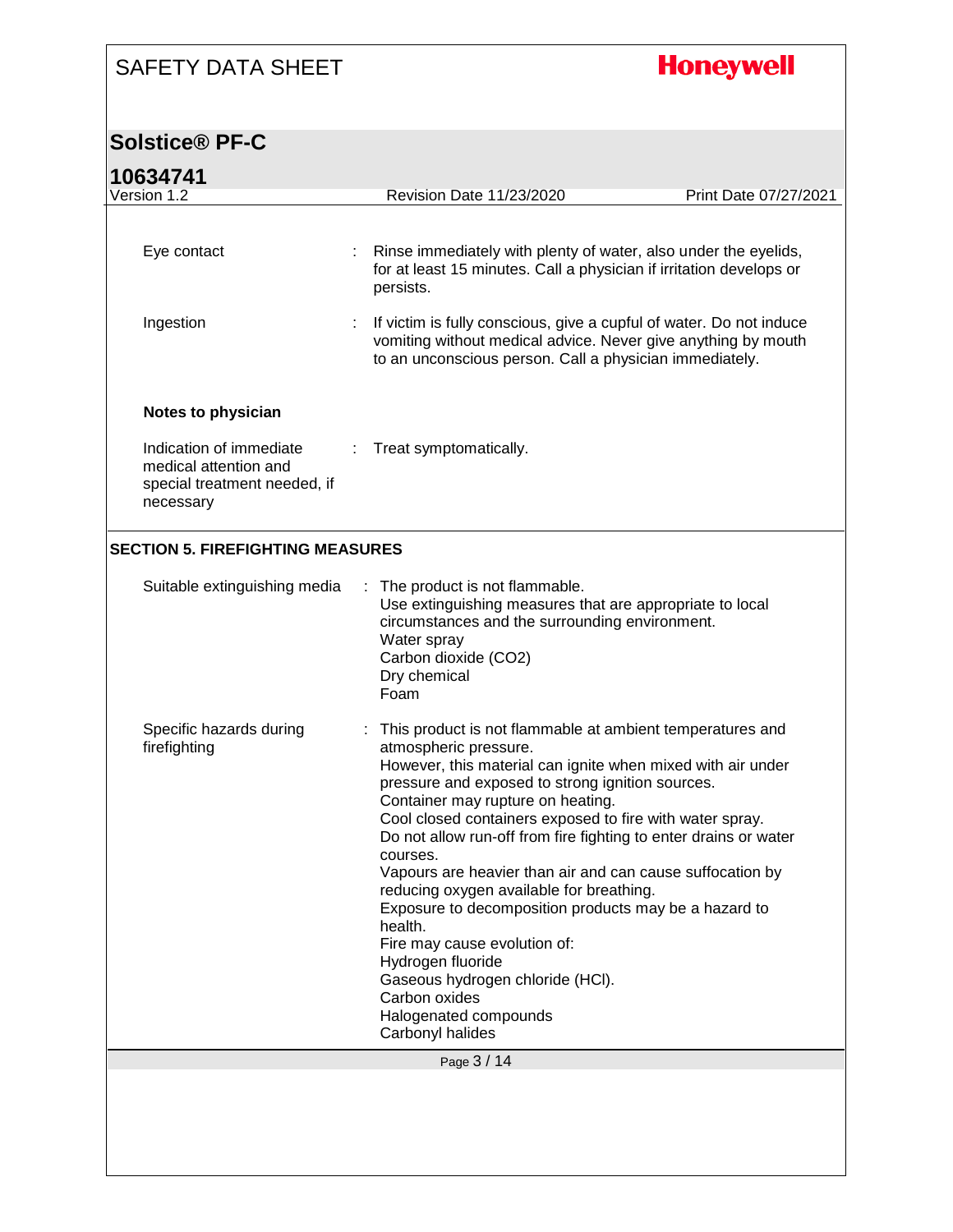| <b>SAFETY DATA SHEET</b>                                                  |                                                                                                                                                                                                                                                                                                                                                                                                                                                                                                                                                      | <b>Honeywell</b>      |
|---------------------------------------------------------------------------|------------------------------------------------------------------------------------------------------------------------------------------------------------------------------------------------------------------------------------------------------------------------------------------------------------------------------------------------------------------------------------------------------------------------------------------------------------------------------------------------------------------------------------------------------|-----------------------|
| <b>Solstice® PF-C</b>                                                     |                                                                                                                                                                                                                                                                                                                                                                                                                                                                                                                                                      |                       |
| 10634741<br>Version 1.2                                                   | <b>Revision Date 11/23/2020</b>                                                                                                                                                                                                                                                                                                                                                                                                                                                                                                                      | Print Date 07/27/2021 |
| Special protective equipment<br>for firefighters                          | : In the event of fire and/or explosion do not breathe fumes.<br>Wear self-contained breathing apparatus and protective suit.<br>No unprotected exposed skin areas.                                                                                                                                                                                                                                                                                                                                                                                  |                       |
| <b>SECTION 6. ACCIDENTAL RELEASE MEASURES</b>                             |                                                                                                                                                                                                                                                                                                                                                                                                                                                                                                                                                      |                       |
| Personal precautions,<br>protective equipment and<br>emergency procedures | Immediately evacuate personnel to safe areas.<br>Keep people away from and upwind of spill/leak.<br>Wear personal protective equipment. Unprotected persons<br>must be kept away.<br>Remove all sources of ignition.<br>Ventilate the area.<br>Vapours are heavier than air and can cause suffocation by<br>reducing oxygen available for breathing.<br>Avoid accumulation of vapours in low areas.<br>Unprotected personnel should not return until air has been<br>tested and determined safe.<br>Ensure that the oxygen content is $\ge$ = 19.5%. |                       |
| Environmental precautions                                                 | Do not flush into surface water or sanitary sewer system.<br>÷<br>Prevent further leakage or spillage if safe to do so.<br>Prevent spreading over a wide area (e.g. by containment or oil<br>barriers).                                                                                                                                                                                                                                                                                                                                              |                       |
| Methods and materials for<br>containment and cleaning<br>up               | Contain spillage, and then collect with non-combustible<br>absorbent material, (e.g. sand, earth, diatomaceous earth,<br>vermiculite) and place in container for disposal according to<br>local / national regulations (see section 13).                                                                                                                                                                                                                                                                                                             |                       |
| <b>SECTION 7. HANDLING AND STORAGE</b>                                    |                                                                                                                                                                                                                                                                                                                                                                                                                                                                                                                                                      |                       |
| <b>Handling</b>                                                           |                                                                                                                                                                                                                                                                                                                                                                                                                                                                                                                                                      |                       |
| Precautions for safe<br>handling                                          | Handle with care.<br>÷<br>Do not use in areas without adequate ventilation.<br>Do not breathe vapours or spray mist.<br>Avoid contact with skin, eyes and clothing.<br>Follow all standard safety precautions for handling and use of<br>compressed gas cylinders.<br>Use authorized cylinders only.                                                                                                                                                                                                                                                 |                       |
|                                                                           | Page 4 / 14                                                                                                                                                                                                                                                                                                                                                                                                                                                                                                                                          |                       |
|                                                                           |                                                                                                                                                                                                                                                                                                                                                                                                                                                                                                                                                      |                       |

I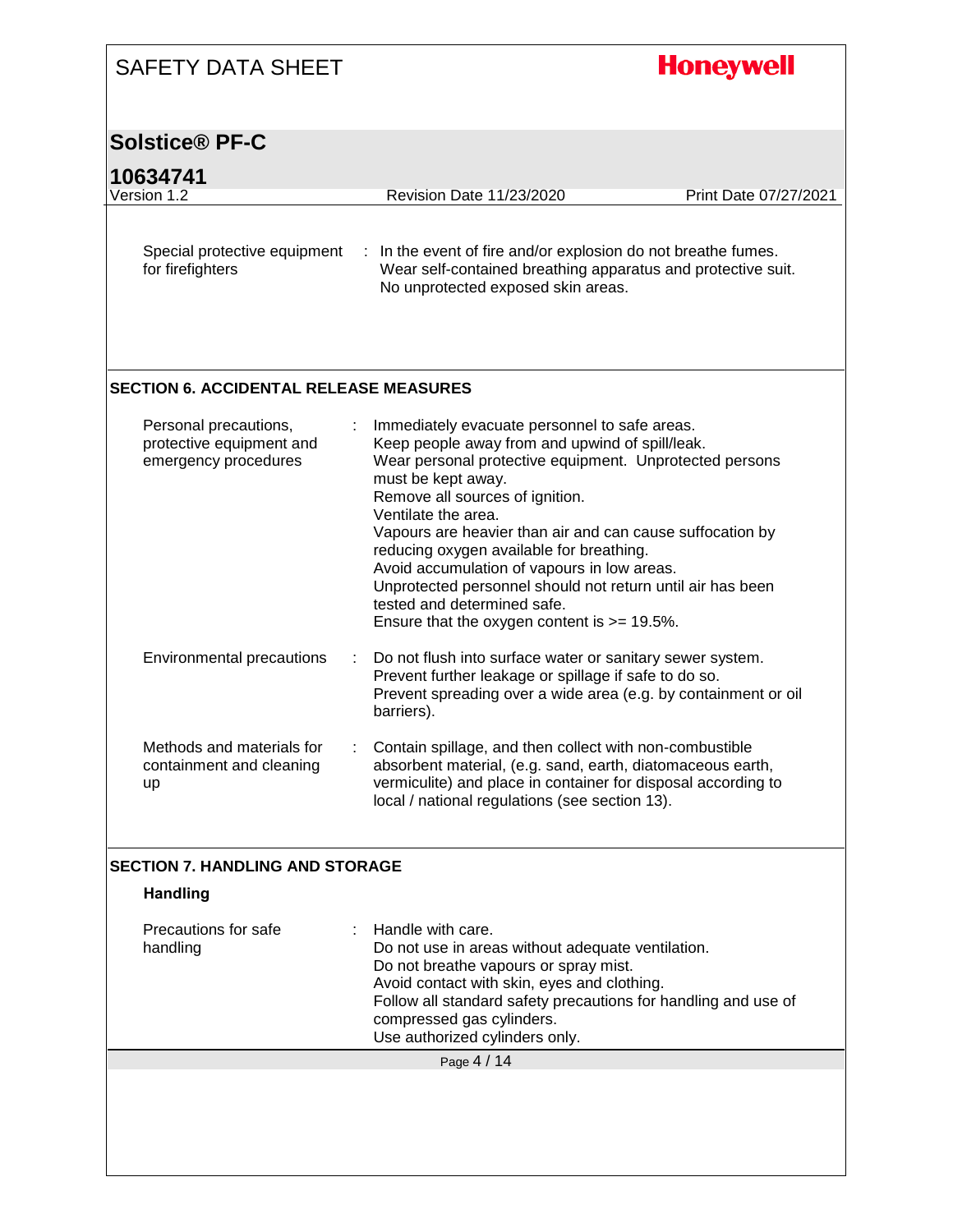## **Honeywell**

### **Solstice® PF-C**

| 10634741<br>Version 1.2                                            | <b>Revision Date 11/23/2020</b>                                                                                                                                                                                                                                                                                                     | Print Date 07/27/2021 |
|--------------------------------------------------------------------|-------------------------------------------------------------------------------------------------------------------------------------------------------------------------------------------------------------------------------------------------------------------------------------------------------------------------------------|-----------------------|
|                                                                    |                                                                                                                                                                                                                                                                                                                                     |                       |
|                                                                    | Protect cylinders from physical damage.<br>Do not puncture or drop cylinders, expose them to open flame<br>or excessive heat.<br>Do not pierce or burn, even after use. Do not spray on a naked<br>flame or any incandescent material.<br>Do not remove screw cap until immediately ready for use.<br>Always replace cap after use. |                       |
| Advice on protection<br>against fire and explosion                 | Can form a combustible mixture with air at pressures above<br>atmospheric pressure.<br>Keep product and empty container away from heat and<br>sources of ignition.                                                                                                                                                                  |                       |
| <b>Storage</b>                                                     |                                                                                                                                                                                                                                                                                                                                     |                       |
| Conditions for safe storage,<br>including any<br>incompatibilities | Pressurized container. Protect from sunlight and do not expose<br>to temperatures exceeding 55 °C.<br>Keep containers tightly closed in a dry, cool and well-ventilated<br>place.                                                                                                                                                   |                       |
|                                                                    | Storage rooms must be properly ventilated.<br>Ensure adequate ventilation, especially in confined areas.<br>Protect cylinders from physical damage.<br>Store away from incompatible substances.                                                                                                                                     |                       |
|                                                                    | SECTION 8. EXPOSURE CONTROLS/PERSONAL PROTECTION                                                                                                                                                                                                                                                                                    |                       |
| Protective measures                                                | Ensure that eyewash stations and safety showers are close to<br>the workstation location.<br>Do not breathe vapours or spray mist.<br>Avoid contact with skin, eyes and clothing.                                                                                                                                                   |                       |
| <b>Engineering measures</b>                                        | Use with local exhaust ventilation.<br>Perform filling operations only at stations with exhaust<br>ventilation facilities.                                                                                                                                                                                                          |                       |
| Eye protection                                                     | Wear as appropriate:<br>Safety glasses with side-shields<br>Safety goggles                                                                                                                                                                                                                                                          |                       |
| Hand protection                                                    | Impervious gloves<br>Gloves must be inspected prior to use.<br>Replace when worn.                                                                                                                                                                                                                                                   |                       |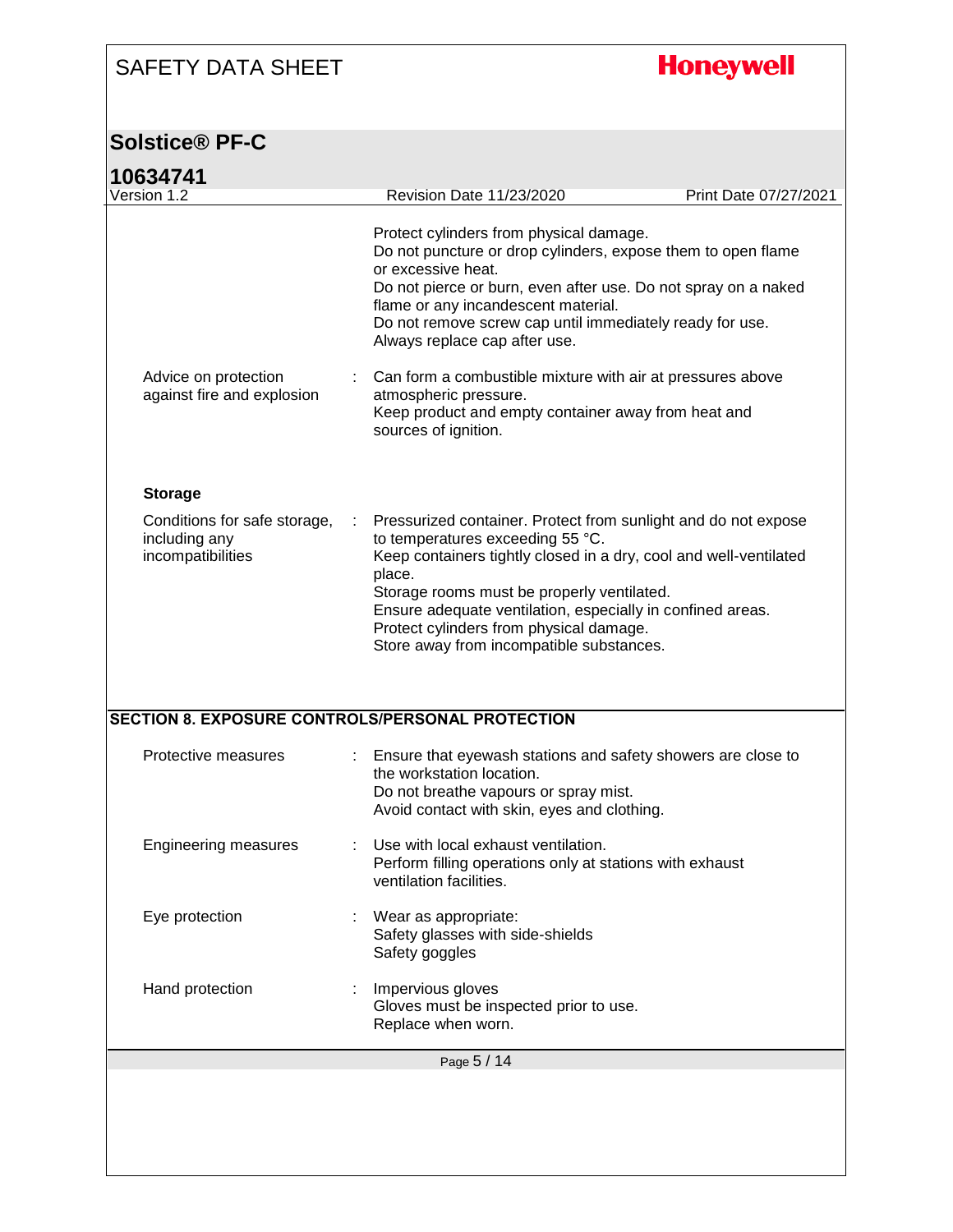**Honeywell** 

### **Solstice® PF-C**

#### **10634741**

| Version 1.2<br>Skin and body protection<br>÷        | <b>Revision Date 11/23/2020</b><br>Wear as appropriate:<br>Solvent-resistant gloves<br>Solvent-resistant apron and boots                                                                                                                                                              |                                        |      | Print Date 07/27/2021                                                                                                                                                                      |
|-----------------------------------------------------|---------------------------------------------------------------------------------------------------------------------------------------------------------------------------------------------------------------------------------------------------------------------------------------|----------------------------------------|------|--------------------------------------------------------------------------------------------------------------------------------------------------------------------------------------------|
|                                                     |                                                                                                                                                                                                                                                                                       |                                        |      |                                                                                                                                                                                            |
|                                                     |                                                                                                                                                                                                                                                                                       |                                        |      |                                                                                                                                                                                            |
|                                                     | Protective suit                                                                                                                                                                                                                                                                       | If splashes are likely to occur, wear: |      |                                                                                                                                                                                            |
| Respiratory protection                              | In case of insufficient ventilation wear suitable respiratory<br>equipment.<br>Wear a positive-pressure supplied-air respirator.<br>For rescue and maintenance work in storage tanks use self-<br>contained breathing apparatus.<br>Use NIOSH approved respiratory protection.        |                                        |      |                                                                                                                                                                                            |
| Hygiene measures                                    | practice.<br>Avoid contact with skin, eyes and clothing.<br>Do not breathe vapours or spray mist.<br>Ensure adequate ventilation, especially in confined areas.<br>Remove and wash contaminated clothing before re-use.<br>workplace.<br>Keep working clothes separately.<br>product. |                                        |      | Handle in accordance with good industrial hygiene and safety<br>Contaminated work clothing should not be allowed out of the<br>Wash hands before breaks and immediately after handling the |
| <b>Exposure Guidelines</b><br>CAS-No.<br>Components |                                                                                                                                                                                                                                                                                       | Control                                | Upda | <b>Basis</b>                                                                                                                                                                               |

| Components                                      | CAS-No.     | Value                                | Control        | Upda | <b>Basis</b>                                                                                     |
|-------------------------------------------------|-------------|--------------------------------------|----------------|------|--------------------------------------------------------------------------------------------------|
|                                                 |             |                                      | parameters     | te   |                                                                                                  |
| trans-1-Chloro-<br>$3,3,3-$<br>trifluoropropene | 102687-65-0 | TWA :<br>Time<br>weighted<br>average | $(800$ ppm $)$ | 2014 | WEEL:US, OARS.<br><b>WEELs Workplace</b><br>Environmental<br>Exposure Level<br>Guide, as amended |

| trans-1-Chloro-<br>$3.3.3 -$<br>trifluoropropene | 102687-65-0 | TWA :<br>Time<br>weighted<br>average | $(800$ ppm $)$ | 2013 | Honeywell: Limit<br>established by<br>Honeywell<br>International Inc. |
|--------------------------------------------------|-------------|--------------------------------------|----------------|------|-----------------------------------------------------------------------|
|                                                  |             |                                      |                |      |                                                                       |

Page 6 / 14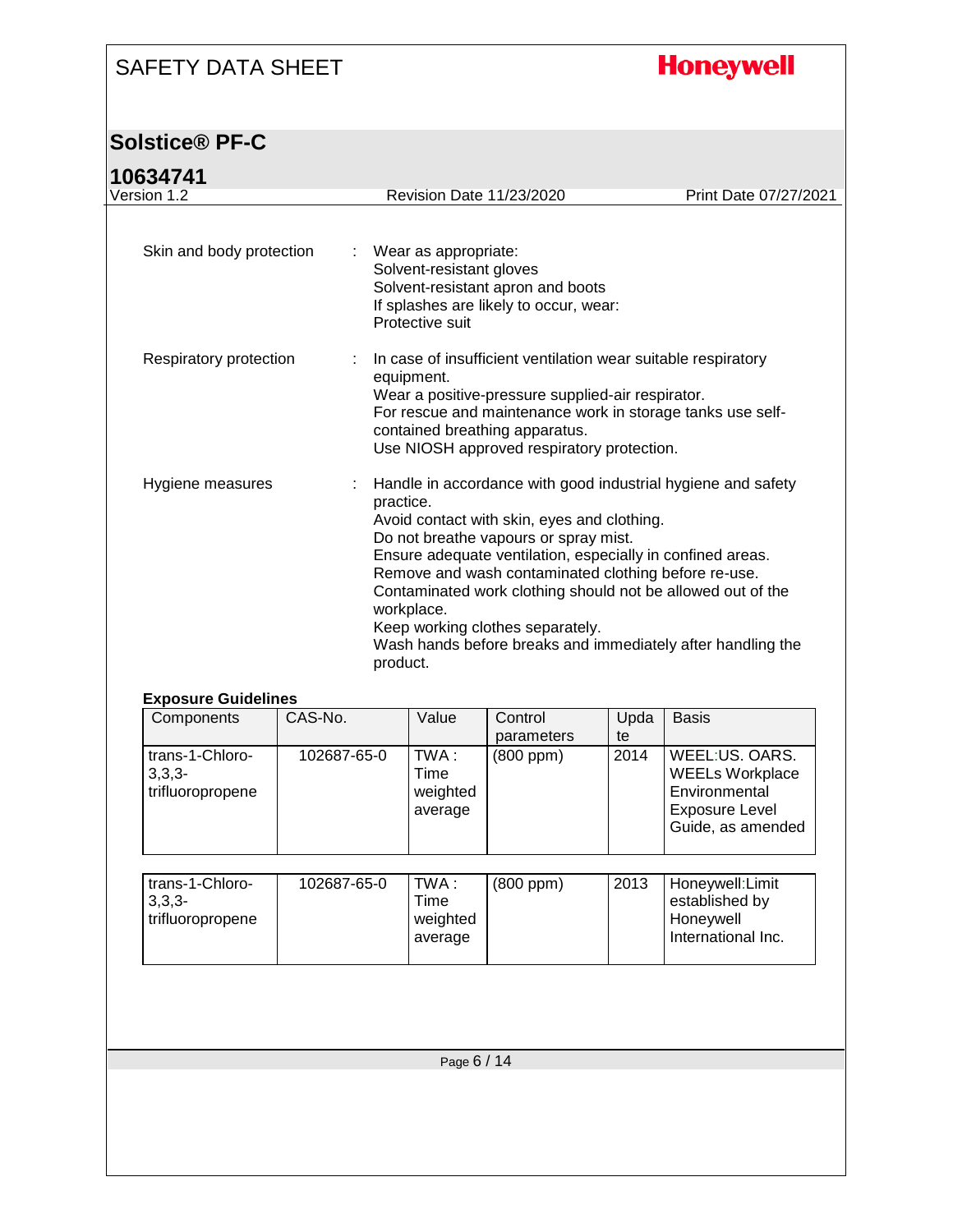## **Honeywell**

#### **Solstice® PF-C**

# **10634741**<br>Version 1.2

Revision Date 11/23/2020 Print Date 07/27/2021

| <b>SECTION 9. PHYSICAL AND CHEMICAL PROPERTIES</b> |                                                                 |
|----------------------------------------------------|-----------------------------------------------------------------|
| Physical state                                     | : liquid, clear                                                 |
| Color                                              | : colourless                                                    |
| Odor                                               | : slight                                                        |
| Melting point/range                                | : $< -90$ °C<br>Method: OECD Test Guideline 102                 |
| Boiling point/boiling range                        | : 19 °C<br>Method: OECD Test Guideline 103                      |
| Flash point                                        | : Method: ISO 2719<br>Note: Not applicable                      |
| Flammability                                       | : The product is not flammable.<br>Method: Flammability (gases) |
| Lower explosion limit                              | : Note: None                                                    |
| Upper explosion limit                              | : Note: None                                                    |
| Vapor pressure                                     | : $1,516$ hPa<br>at 30 °C(86 °F)                                |
| Vapor density                                      | : Note: (Air = $1.0$ ), not determined                          |
| Density                                            | 1.27 g/cm3<br>÷                                                 |
| Water solubility                                   | 1.90 g/l at 20 °C                                               |
|                                                    | Method: OECD Test Guideline 105                                 |
|                                                    |                                                                 |
|                                                    | Page 7 / 14                                                     |
|                                                    |                                                                 |
|                                                    |                                                                 |
|                                                    |                                                                 |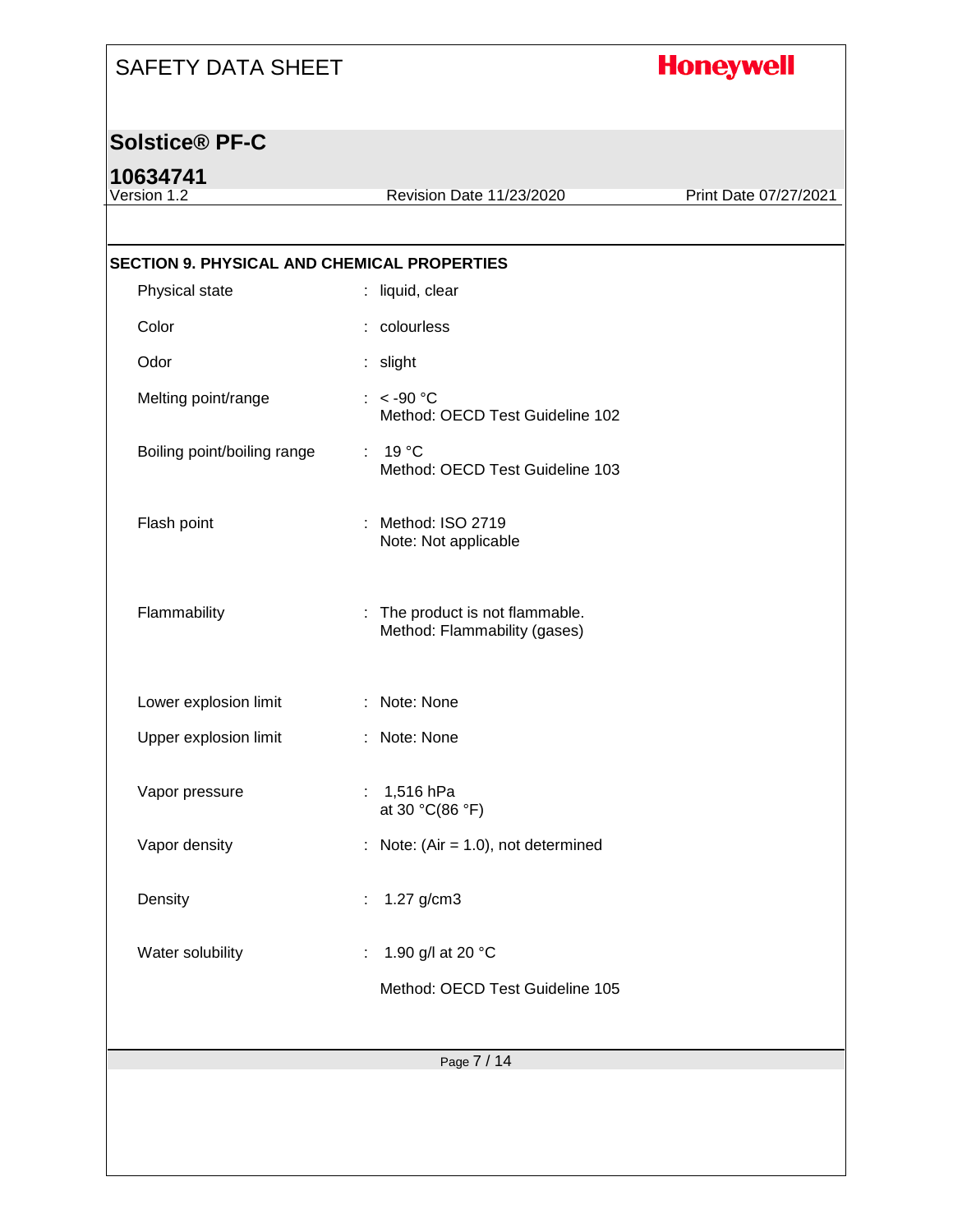## **Honeywell**

#### **Solstice® PF-C**

#### **10634741**

| 10034741                                    |                                                            |                       |
|---------------------------------------------|------------------------------------------------------------|-----------------------|
| Version 1.2                                 | Revision Date 11/23/2020                                   | Print Date 07/27/2021 |
| Partition coefficient: n-<br>octanol/water  | : log Pow: 2.2 at 25 $^{\circ}$ C                          |                       |
| Ignition temperature                        | : $380 °C$ at 986.8 - 1,035.9 hPa<br>Method: DIN 51794     |                       |
| Decomposition temperature                   | : $>250 °C$                                                |                       |
| Oxidizing properties                        | : The substance or mixture is not classified as oxidizing. |                       |
| Molecular weight                            | : $130.5$ g/mol                                            |                       |
|                                             |                                                            |                       |
| <b>SECTION 10. STABILITY AND REACTIVITY</b> |                                                            |                       |
| Chemical stability                          | : Stable under recommended storage conditions.             |                       |
| Possibility of hazardous                    | : Polymerisation can occur.                                |                       |

| reactions<br>Conditions to avoid | : Pressurized container. Protect from sunlight and do not<br>expose to temperatures exceeding 55 °C.<br>Can form a combustible mixture with air at pressures above<br>atmospheric pressure.<br>Do not mix with oxygen or air above atmospheric pressure. |
|----------------------------------|----------------------------------------------------------------------------------------------------------------------------------------------------------------------------------------------------------------------------------------------------------|
| Incompatible materials           | : Strong oxidizing agents<br>Finely divided magnesium<br>Finely divided aluminium                                                                                                                                                                        |

| Hazardous decomposition<br>products | : Halogenated compounds<br>Carbon oxides<br>Hydrogen fluoride<br>Carbonyl halides<br>Gaseous hydrogen chloride (HCI). |
|-------------------------------------|-----------------------------------------------------------------------------------------------------------------------|
|-------------------------------------|-----------------------------------------------------------------------------------------------------------------------|

Page 8 / 14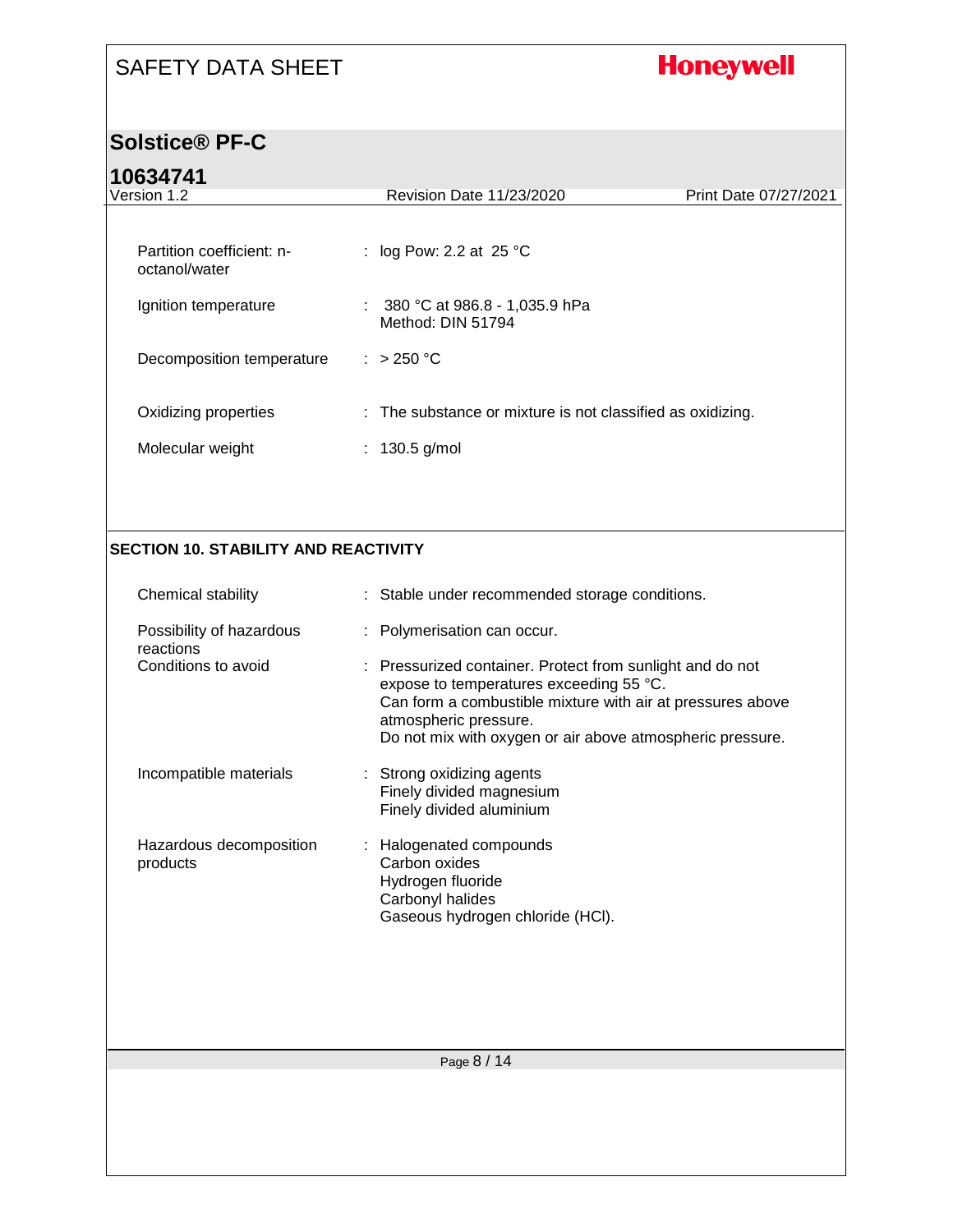#### **Honeywell**

#### **Solstice® PF-C**

**10634741** Revision Date 11/23/2020 Print Date 07/27/2021 **SECTION 11. TOXICOLOGICAL INFORMATION** Acute inhalation toxicity : LC50: 120000 ppm Exposure time: 4 h Species: Rat Skin irritation : Species: Rabbit Result: No skin irritation Classification: Not classified as a skin irritant in animal testing. Method: OECD Test Guideline 404 Exposure time: 4 h Sensitisation : Result: Does not cause skin sensitisation. Classification: Patch test on human volunteers did not demonstrate sensitisation properties. Repeated dose toxicity : Species: Rat Application Route: Inhalation Exposure time: 4 Weeks NOEL: 4500 ppm Note: Subacute toxicity Genotoxicity in vitro : Test Method: Mutagenicity (Salmonella typhimurium - reverse mutation assay) Metabolic activation: with and without metabolic activation Result: negative

> : Test Method: Mutagenicity (Escherichia coli - reverse mutation assay) Metabolic activation: with and without metabolic activation Result: negative Method: OECD Test Guideline 471

: Test Method: Chromosome aberration test in vitro Cell type: Human lymphocytes Result: negative Method: OECD Test Guideline 473

Page 9 / 14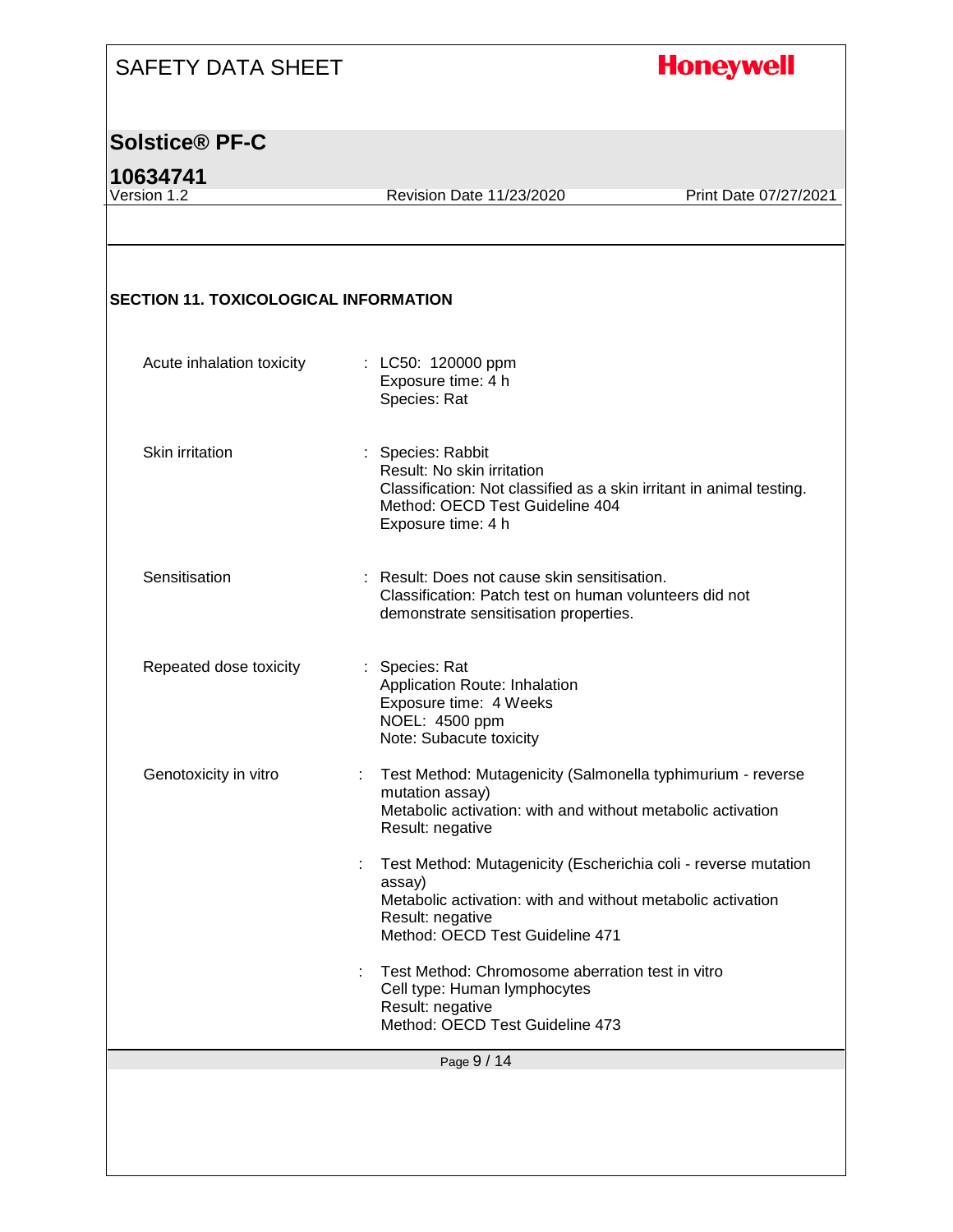## **Honeywell**

### **Solstice® PF-C**

### **10634741**

| 10034741                                  |    |                                                                                                                                                                                          |                       |  |
|-------------------------------------------|----|------------------------------------------------------------------------------------------------------------------------------------------------------------------------------------------|-----------------------|--|
| Version 1.2                               |    | Revision Date 11/23/2020                                                                                                                                                                 | Print Date 07/27/2021 |  |
| Genotoxicity in vivo                      | t. | Species: Rat<br>Cell type: Bone marrow<br>Method: Mutagenicity (micronucleus test)<br>Result: negative                                                                                   |                       |  |
| Genotoxicity in vivo                      |    | Test Method: Unscheduled DNA synthesis<br>Species: Rat<br>Result: negative                                                                                                               |                       |  |
| Genotoxicity in vivo                      | ÷. | Species: Mouse<br>Cell type: Bone marrow<br>Method: Mutagenicity (micronucleus test)<br>Result: negative                                                                                 |                       |  |
| Reproductive toxicity                     |    | : Species: Rabbit<br>Note: No-observed-effect level - 15,000 ppm<br>: Species: Rat<br>Note: No-observed-effect level - 10,000 ppm                                                        |                       |  |
| Teratogenicity                            |    | : Species: Rabbit<br>Note: No-observed-effect level - 15,000 ppm<br>: Species: Rat<br>Note: No-observed-effect level - 10,000 ppm                                                        |                       |  |
| Further information                       |    | : Note: Excessive exposure may cause central nervous system<br>effects including drowsiness and dizziness. Cardiac<br>Sensitization (dog): No effects for exposures up to 100000<br>ppm. |                       |  |
| <b>SECTION 12. ECOLOGICAL INFORMATION</b> |    |                                                                                                                                                                                          |                       |  |
| <b>Ecotoxicity effects</b>                |    |                                                                                                                                                                                          |                       |  |
| Toxicity to fish                          |    | : LC50: 38 mg/l<br>Exposure time: 96 h                                                                                                                                                   |                       |  |
|                                           |    | Page 10 / 14                                                                                                                                                                             |                       |  |
|                                           |    |                                                                                                                                                                                          |                       |  |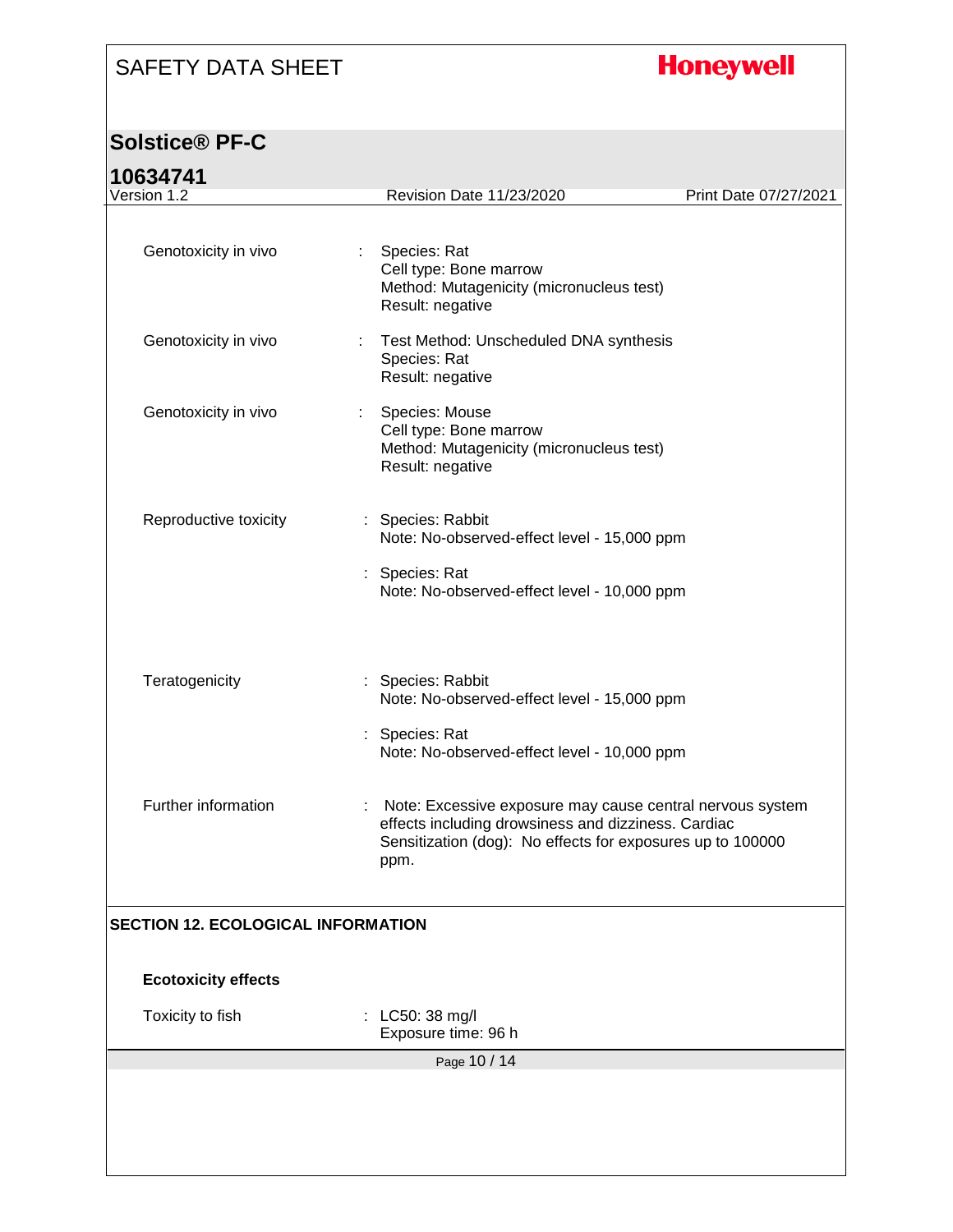## **Honeywell**

### **Solstice® PF-C**

| 10634741 |
|----------|
|          |

| 10634741<br>Version 1.2                                 | <b>Revision Date 11/23/2020</b>                                                                                                                             | Print Date 07/27/2021 |  |  |  |
|---------------------------------------------------------|-------------------------------------------------------------------------------------------------------------------------------------------------------------|-----------------------|--|--|--|
|                                                         |                                                                                                                                                             |                       |  |  |  |
|                                                         | Species: Oncorhynchus mykiss (rainbow trout)<br>Method: OECD Test Guideline 203                                                                             |                       |  |  |  |
| Toxicity to daphnia and other<br>aquatic invertebrates  | : Immobilization<br>EC50: 82 mg/l<br>Exposure time: 48 h<br>Species: Daphnia magna (Water flea)<br>Method: OECD Test Guideline 202                          |                       |  |  |  |
| Toxicity to algae                                       | Growth inhibition<br>$EC50: > 215$ mg/l<br>Exposure time: 72 h<br>Species: Pseudokirchneriella subcapitata (green algae)<br>Method: OECD Test Guideline 201 |                       |  |  |  |
|                                                         | : Growth rate<br>NOEC: 115 mg/l<br>Exposure time: 72 h<br>Species: Pseudokirchneriella subcapitata (green algae)<br>Method: OECD Test Guideline 201         |                       |  |  |  |
| Elimination information (persistence and degradability) |                                                                                                                                                             |                       |  |  |  |
| Bioaccumulation                                         | : Note: Due to the distribution coefficient n-octanol/water,<br>accumulation in organisms is not expected.                                                  |                       |  |  |  |
| Biodegradability                                        | : Result: Not readily biodegradable.<br>Value: 0 %<br>Method: OECD 301 D                                                                                    |                       |  |  |  |
| Further information on ecology                          |                                                                                                                                                             |                       |  |  |  |
| <b>SECTION 13. DISPOSAL CONSIDERATIONS</b>              |                                                                                                                                                             |                       |  |  |  |
| Disposal methods                                        | Observe all Federal, State, and Local Environmental<br>regulations.                                                                                         |                       |  |  |  |
| Note                                                    | Where possible recycling is preferred to disposal or<br>incineration.                                                                                       |                       |  |  |  |
|                                                         | Page 11 / 14                                                                                                                                                |                       |  |  |  |
|                                                         |                                                                                                                                                             |                       |  |  |  |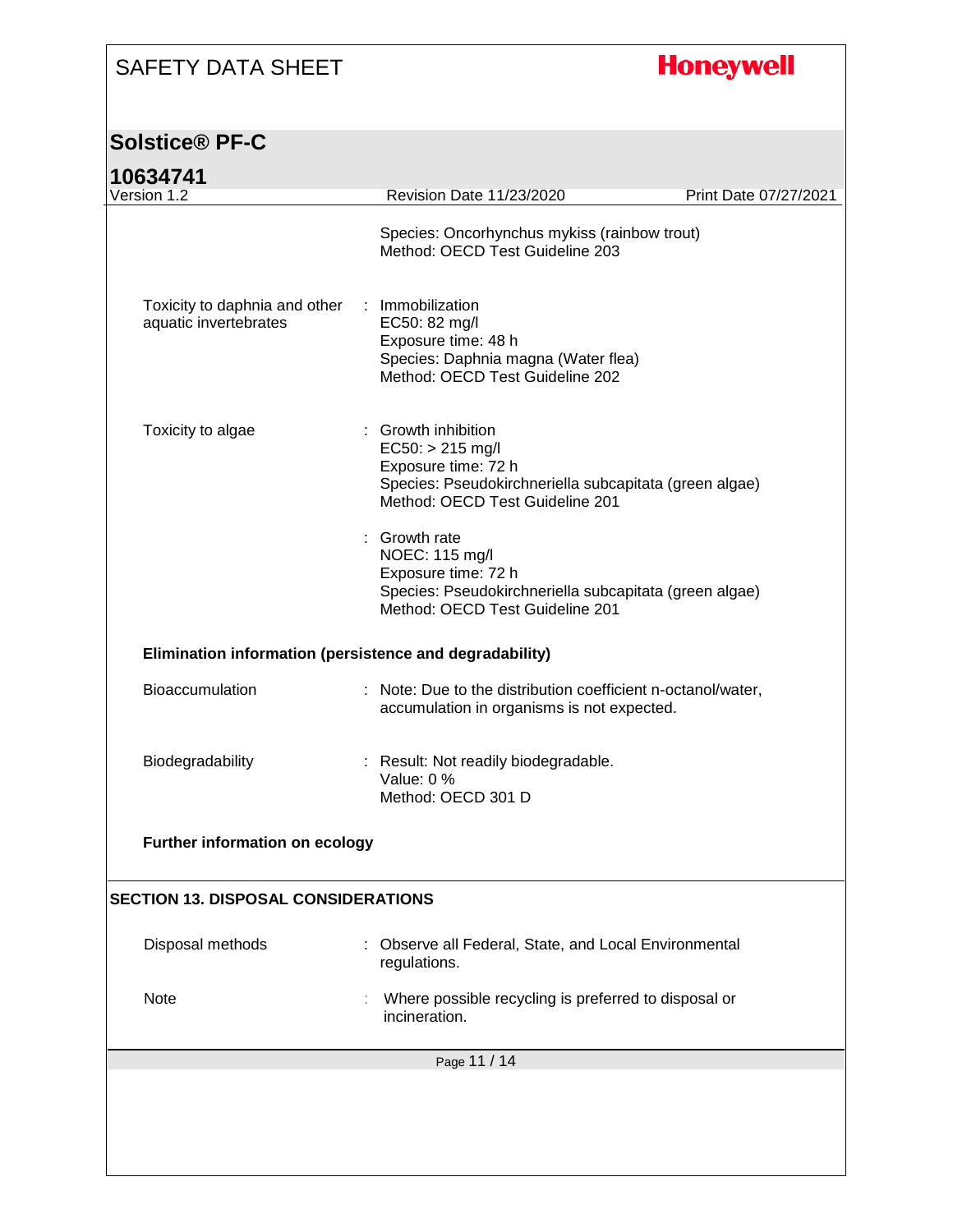|                         | <b>SAFETY DATA SHEET</b>                                                                                                                                         |                                                                                                                               | <b>Honeywell</b>      |  |  |
|-------------------------|------------------------------------------------------------------------------------------------------------------------------------------------------------------|-------------------------------------------------------------------------------------------------------------------------------|-----------------------|--|--|
| <b>Solstice® PF-C</b>   |                                                                                                                                                                  |                                                                                                                               |                       |  |  |
| 10634741<br>Version 1.2 |                                                                                                                                                                  | Revision Date 11/23/2020                                                                                                      | Print Date 07/27/2021 |  |  |
|                         | <b>SECTION 14. TRANSPORT INFORMATION</b>                                                                                                                         |                                                                                                                               |                       |  |  |
| <b>DOT</b>              | UN/ID No.<br>Proper shipping name<br>Class<br>Packing group<br><b>Hazard Labels</b>                                                                              | $:$ UN 3163<br>: LIQUEFIED GAS, N.O.S.<br>(Trans-1-Chloro-3,3,3-trifluoropropene)<br>2.2<br>2.2                               |                       |  |  |
| <b>IATA</b>             | UN/ID No.<br>Description of the goods<br>Class<br><b>Hazard Labels</b><br>Packing instruction (cargo<br>aircraft)<br>Packing instruction<br>(passenger aircraft) | : UN 3163<br>: LIQUEFIED GAS, N.O.S.<br>(Trans-1-Chloro-3,3,3-trifluoropropene)<br>: 2.2<br>: 2.2<br>: 200<br>: 200           |                       |  |  |
| <b>IMDG</b>             | UN/ID No.<br>Description of the goods<br>Class<br><b>Hazard Labels</b><br><b>EmS Number</b><br>Marine pollutant                                                  | $:$ UN 3163<br>: LIQUEFIED GAS, N.O.S.<br>(TRANS-1-CHLORO-3,3,3-<br>TRIFLUOROPROPENE)<br>: 2.2<br>: 2.2<br>$F-C, S-V$<br>: no |                       |  |  |
|                         | <b>SECTION 15. REGULATORY INFORMATION</b>                                                                                                                        |                                                                                                                               |                       |  |  |
| <b>Inventories</b>      |                                                                                                                                                                  |                                                                                                                               |                       |  |  |
|                         | <b>US. Toxic Substances</b><br>: On TSCA Inventory<br>Control Act                                                                                                |                                                                                                                               |                       |  |  |
| Assessment) Act         | Australia. Industrial<br>Chemical (Notification and                                                                                                              | On the inventory, or in compliance with the inventory                                                                         |                       |  |  |
|                         | Canada. Canadian<br><b>Environmental Protection</b>                                                                                                              | : All components of this product are on the Canadian DSL                                                                      |                       |  |  |
| Page 12 / 14            |                                                                                                                                                                  |                                                                                                                               |                       |  |  |
|                         |                                                                                                                                                                  |                                                                                                                               |                       |  |  |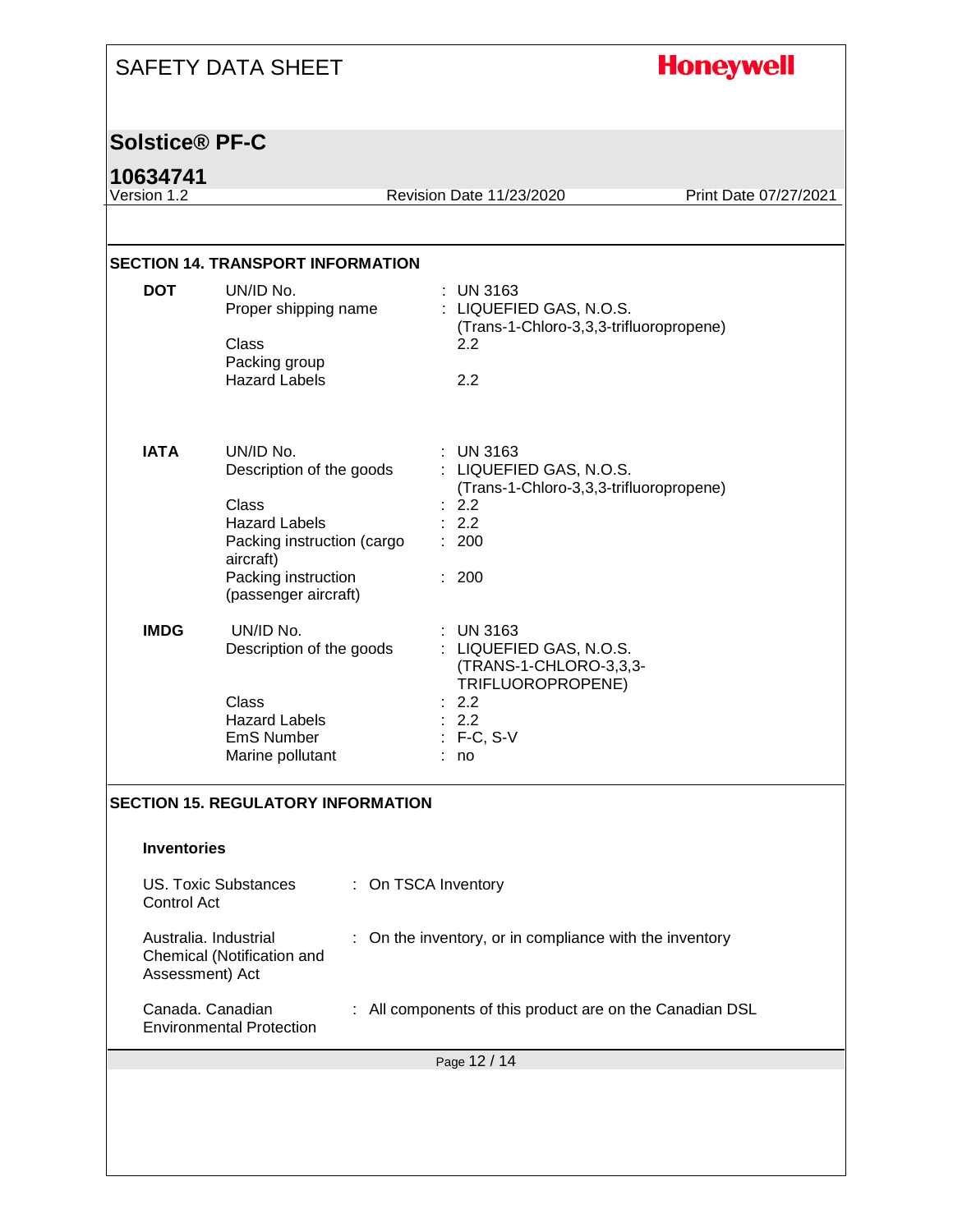## **Honeywell**

#### **Solstice® PF-C**

### **10634741**

| 10634741                                                                               |  |                                                                                                                                                                                           |                       |  |
|----------------------------------------------------------------------------------------|--|-------------------------------------------------------------------------------------------------------------------------------------------------------------------------------------------|-----------------------|--|
| Version 1.2                                                                            |  | Revision Date 11/23/2020                                                                                                                                                                  | Print Date 07/27/2021 |  |
| Act (CEPA). Domestic<br>Substances List (DSL)                                          |  |                                                                                                                                                                                           |                       |  |
| Japan. Kashin-Hou Law<br>List                                                          |  | : On the inventory, or in compliance with the inventory                                                                                                                                   |                       |  |
| Korea. Existing Chemicals<br>Inventory (KECI)                                          |  | : On the inventory, or in compliance with the inventory                                                                                                                                   |                       |  |
| Philippines. The Toxic<br>Substances and Hazardous<br>and Nuclear Waste Control<br>Act |  | : Not in compliance with the inventory                                                                                                                                                    |                       |  |
|                                                                                        |  | $:$ trans-1-Chloro-3,3,3-                                                                                                                                                                 | 102687-65-0           |  |
|                                                                                        |  | trifluoropropene                                                                                                                                                                          |                       |  |
| China. Inventory of Existing<br><b>Chemical Substances</b><br>(IECSC)                  |  | : On the inventory, or in compliance with the inventory                                                                                                                                   |                       |  |
| New Zealand. Inventory of<br>Chemicals (NZIoC), as<br>published by ERMA New<br>Zealand |  | : On the inventory, or in compliance with the inventory                                                                                                                                   |                       |  |
| National regulatory information                                                        |  |                                                                                                                                                                                           |                       |  |
| <b>SARA 302 Components</b>                                                             |  | : No chemicals in this material are subject to the reporting<br>requirements of SARA Title III, Section 302.                                                                              |                       |  |
| <b>SARA 313 Components</b>                                                             |  | : This material does not contain any chemical components with<br>known CAS numbers that exceed the threshold (De Minimis)<br>reporting levels established by SARA Title III, Section 313. |                       |  |
| SARA 311/312 Hazards                                                                   |  | : No SARA Hazards                                                                                                                                                                         |                       |  |
| <b>CERCLA Reportable</b><br>Quantity                                                   |  |                                                                                                                                                                                           |                       |  |
|                                                                                        |  |                                                                                                                                                                                           |                       |  |
|                                                                                        |  |                                                                                                                                                                                           |                       |  |
|                                                                                        |  |                                                                                                                                                                                           |                       |  |
|                                                                                        |  | Page 13 / 14                                                                                                                                                                              |                       |  |
|                                                                                        |  |                                                                                                                                                                                           |                       |  |
|                                                                                        |  |                                                                                                                                                                                           |                       |  |
|                                                                                        |  |                                                                                                                                                                                           |                       |  |